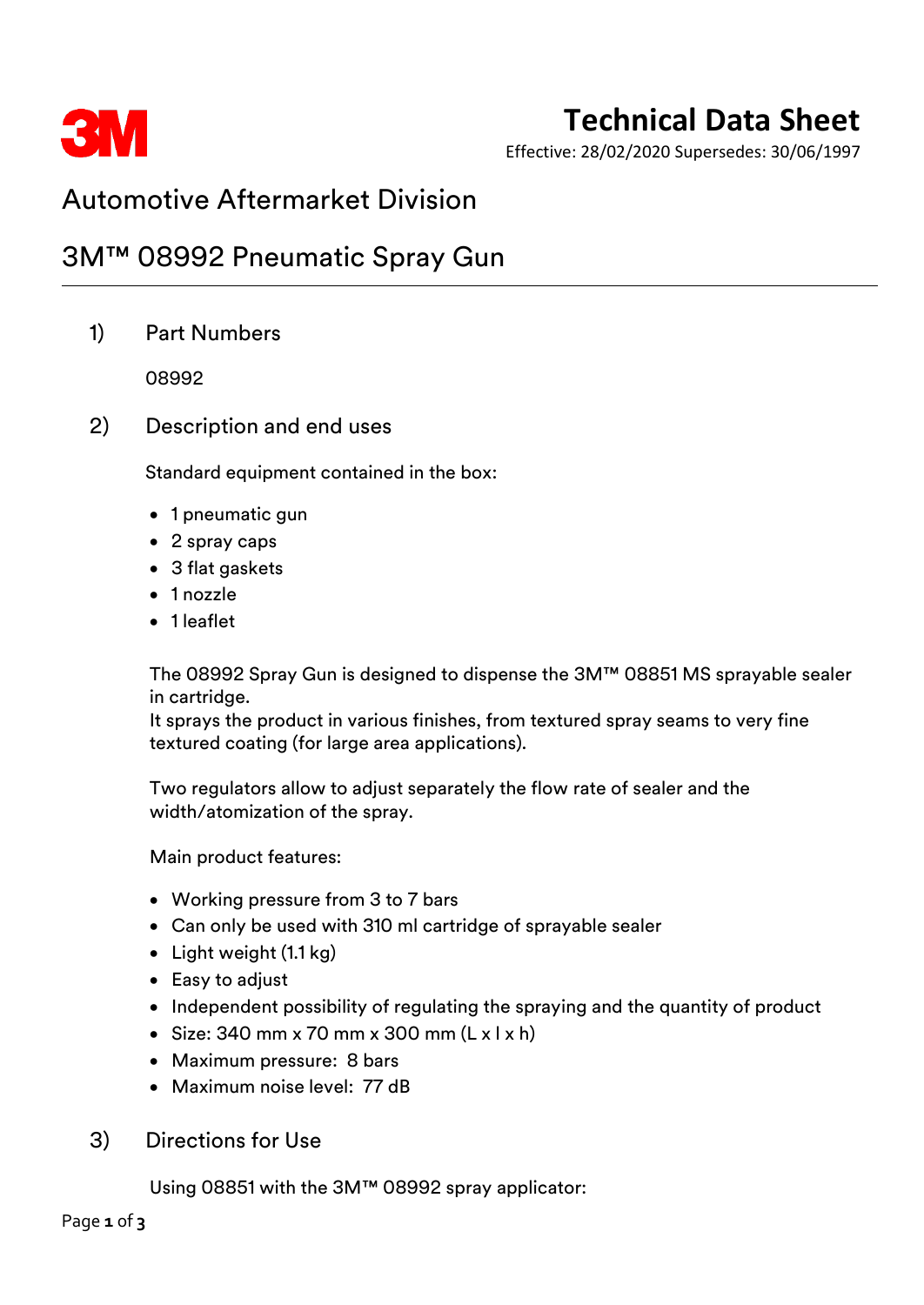

## **Technical Data Sheet**

Effective: 28/02/2020 Supersedes: 30/06/1997

- Unscrew the grey barrel
- Unscrew the old cartridge
- Place the flat gasket to the top of the new cartridge
- Screw the cartridge onto the gun
- Screw the barrel onto the gun
- Set inlet pressure at 3-7 bars
- Adjust both product knob $\square$  and spray air knob to get desired finish.

#### 4) Storage

Store at room temperature.

### 5) Safety

Please refer to enclosed leaflet.

3M™ 08992 Pneumatic Spray Gun is designed FOR PROFESSIONAL USE ONLY.

6) Disclaimer

All statements, technical information and recommendations are based on tests we believe to be reliable but the accuracy or completeness thereof is not guaranteed. Please ensure before using our product that it is suitable for your intended use. All questions of reliability relating to this product are governed by the Terms of Sale subject, where applicable, to the prevailing law.